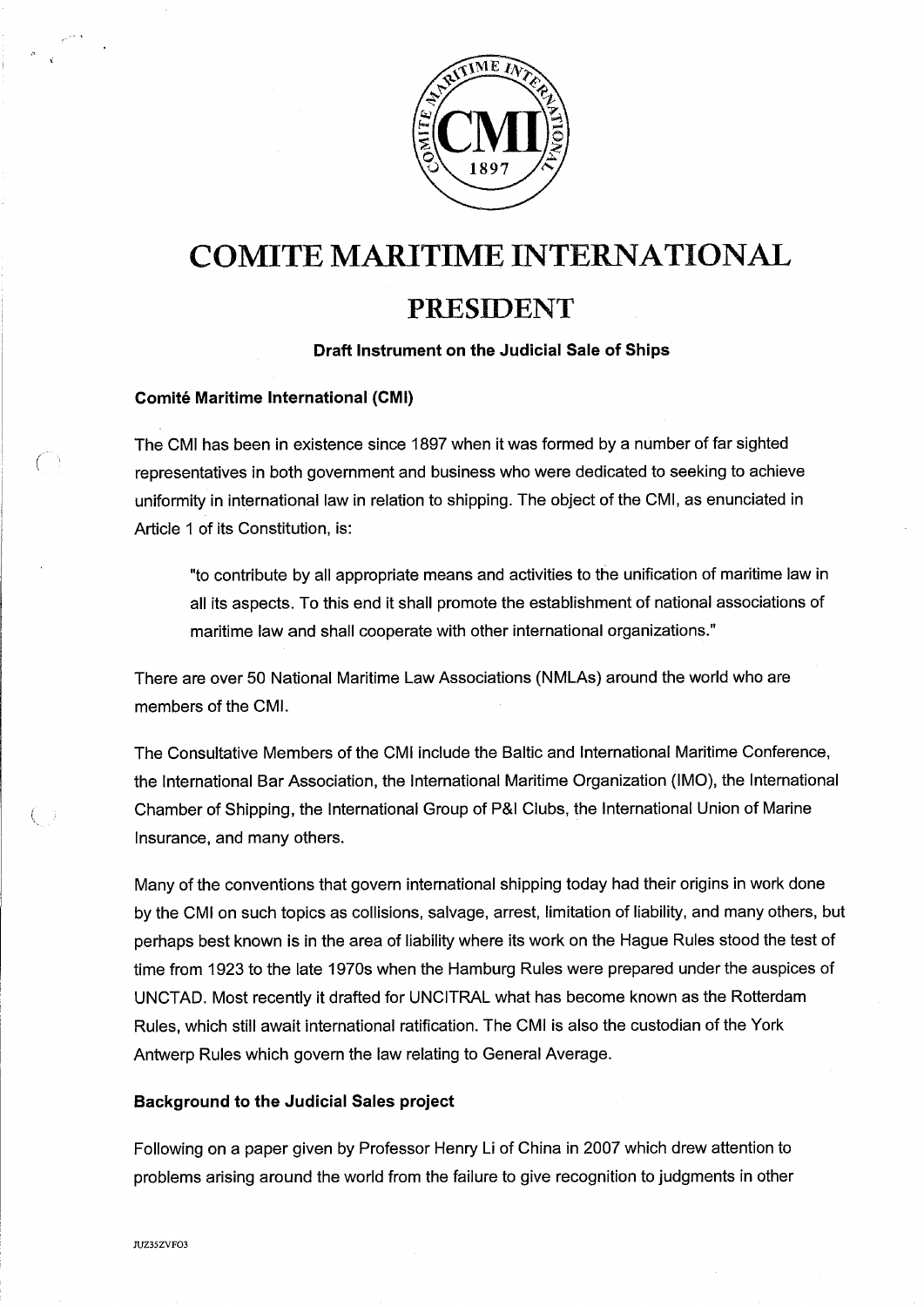jurisdictions when ordering the sale of ships, the Executive Council of the CMI proposed that a working group conduct a preliminary study of the issues in relation to the Judicial Sale of Ships. That study drew to light a number of judicial pronouncements from various jurisdictions that highlighted difficulties that parties had experienced in having a foreign judicial sale of a ship recognised by another court. In one Canadian decision the court went so far as to say that the matter could only be repaired by an international instrument regulating the judicial sale of ships and their enforcement. The work of the group resulted in the draft Instrument, which is attached to this paper, being finalised and approved at the Assembly meeting of the CMI in Hamburg in 2014. It is often referred to as the "Beijing Draft", as it was at the Beijing Conference in 2012 that the great majority of the work leading to the finalisation of this draft was accomplished.

#### Recent Events

Representatives of the CMI attended the recent meeting of the Special Commission on the Recognition and Enforcement of Foreign Judgments of the HCCH, held between 16 and 24 February 2017 at which a presentation was made on behalf of the CMI to suggest that the CMI's draft Instrument on the Judicial Sale of Ships could be accommodated within that work. It was decided, however, by that Commission, not to proceed down that route.

### The IMO

The CMI has worked with the IMO Legal Committee in the preparation of a number of international conventions over the years and in particular the IMO was involved in the development of the International Conventions on Maritime Liens and Mortgages, 1993 and the Arrest of Ships, 1999, both of which were the result of work done by the CMI. It was not surprising that an approach was made to the IMO Legal Committee in 2015 to add this work to its agenda.

An initial presentation was made to the IMO Legal Committee in 2015. Two sponsors were required for that work and in the lead up to the IMO Legal Committee meeting in 2016 China and South Korea agreed to sponsor this work.

The draft report of the IMO Legal Committee on the work of its 103rd Session, dated 10 June 2016, (LEG103/WP.1/Add.1) notes that the following views were expressed:

- "While most delegations felt that this was an important subject of interest to the Committee, some argued that the development of a new instrument on the Foreign Judicial Sales of Ships and their Recognition was a matter of private and commercial law and did, therefore, not fall within the remit of the Committee, in particular with a view to Articles 2 and 3 of the IMO Convention;
- It was also argued that the proposed output did not fit within the scope of Strategic Directions 1 and 12.2 and it also did not fall under the proposed High-level Action 1.3.3;

 $\left( \begin{array}{c} \end{array} \right)$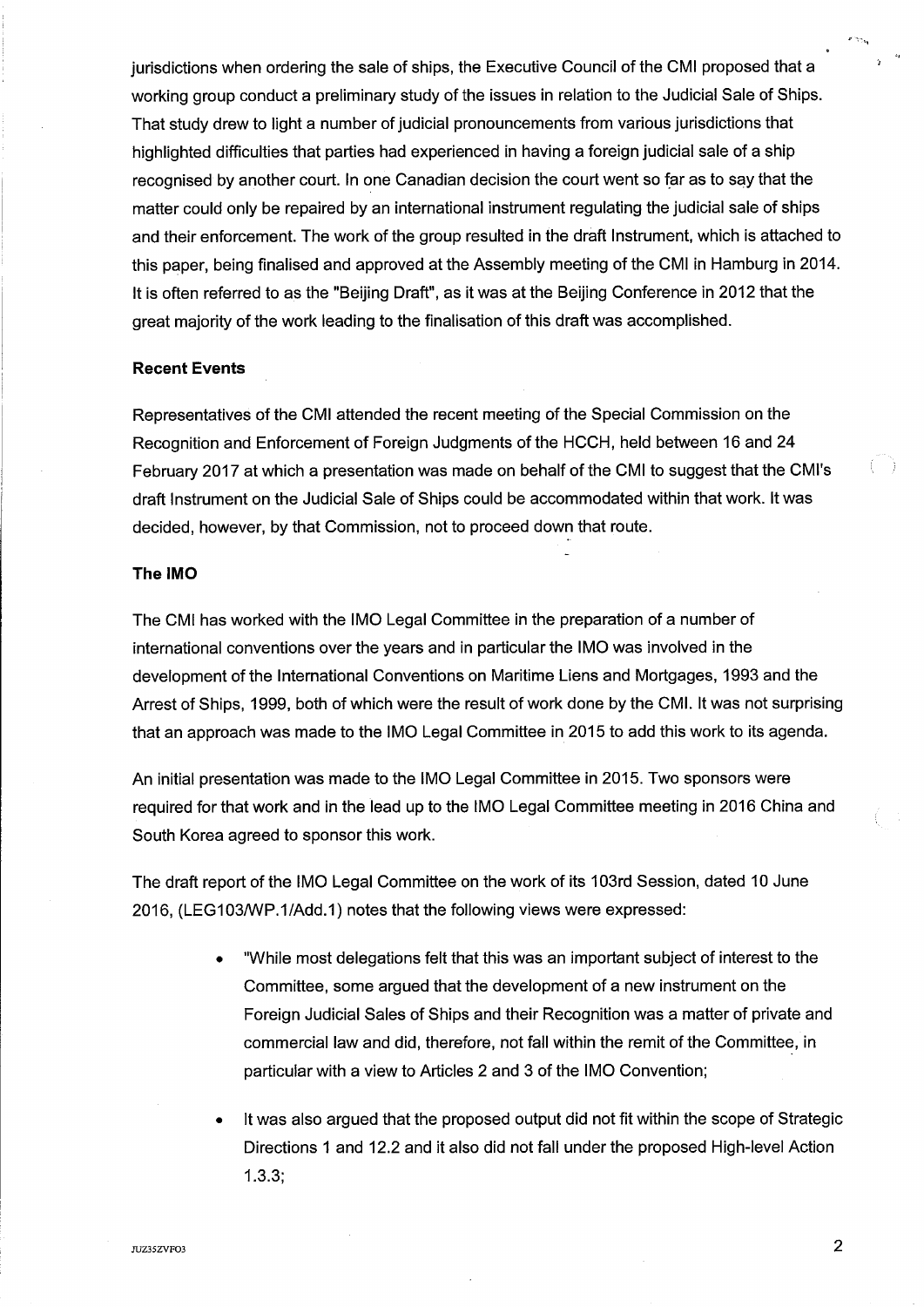- Others, however, held that IMO's past involvement in similar legislative initiatives was a strong argument that this issue was in fact within the Organisation's scope and that the Legal Committee was the proper forum to discuss this issue further, also with a view to Article 1 of the IMO Convention;
- Many delegations who spoke were of the opinion that, if this issue was pursued at all, it should be done in cooperation with UNCTAD;
- Considering the question as to whether or not there was a compelling need for the development of a relevant instrument, the Legal Committee was divided as to whether the co-sponsors had provided enough evidence in this regard;
- Some delegations highlighted that they accepted foreign judicial sales of ships in their national legislation and that it entailed a lot of benefits, in particular because it provided certainty towards stakeholders;
- It was pointed out that this was also an important issue from the perspective of the port industry, as arrests of vessels can negatively affect the efficient port operations; and
- Some delegations felt that they needed further information as to whether this was, in fact, within the remit of the Organisation, and that further work needed to be done, before discussing this further at the next session."

In the event the IMO Legal Committee did not accept the proposal for the inclusion of this work to develop a new instrument on the Judicial Sales of Ships and their recognition. It was, however, left open for the matter to be raised again at a later date. It should also be noted that an informal approach was made by the Secretariat of the Legal Committee to UNCTAD and the response received was not favourable.

### Judicial Sale of Ships

Many legal systems recognize the Judicial sale of ships in another jurisdiction and that where a ship is sold by way of a Judicial sale, all claims that lie against that ship (in particular any maritime liens or mortgages) are extinguished and the purchaser acquires a clean title to the ship that is free of such claims.

However, each legal system has developed its own approach to the administration and conduct of such sales, and, from time to time, problems have been experienced in deleting the ship from its erstwhile register, in registering the ship in a new registry, and in the purchaser having to defend old claims that arose against or in respect of the ship prior to its Judicial sale.

Indeed, some jurisdictions flatly refuse to recognize any Judicial sale unless that sale was made through its own courts. There are numerous cases where such non-recognition has led to